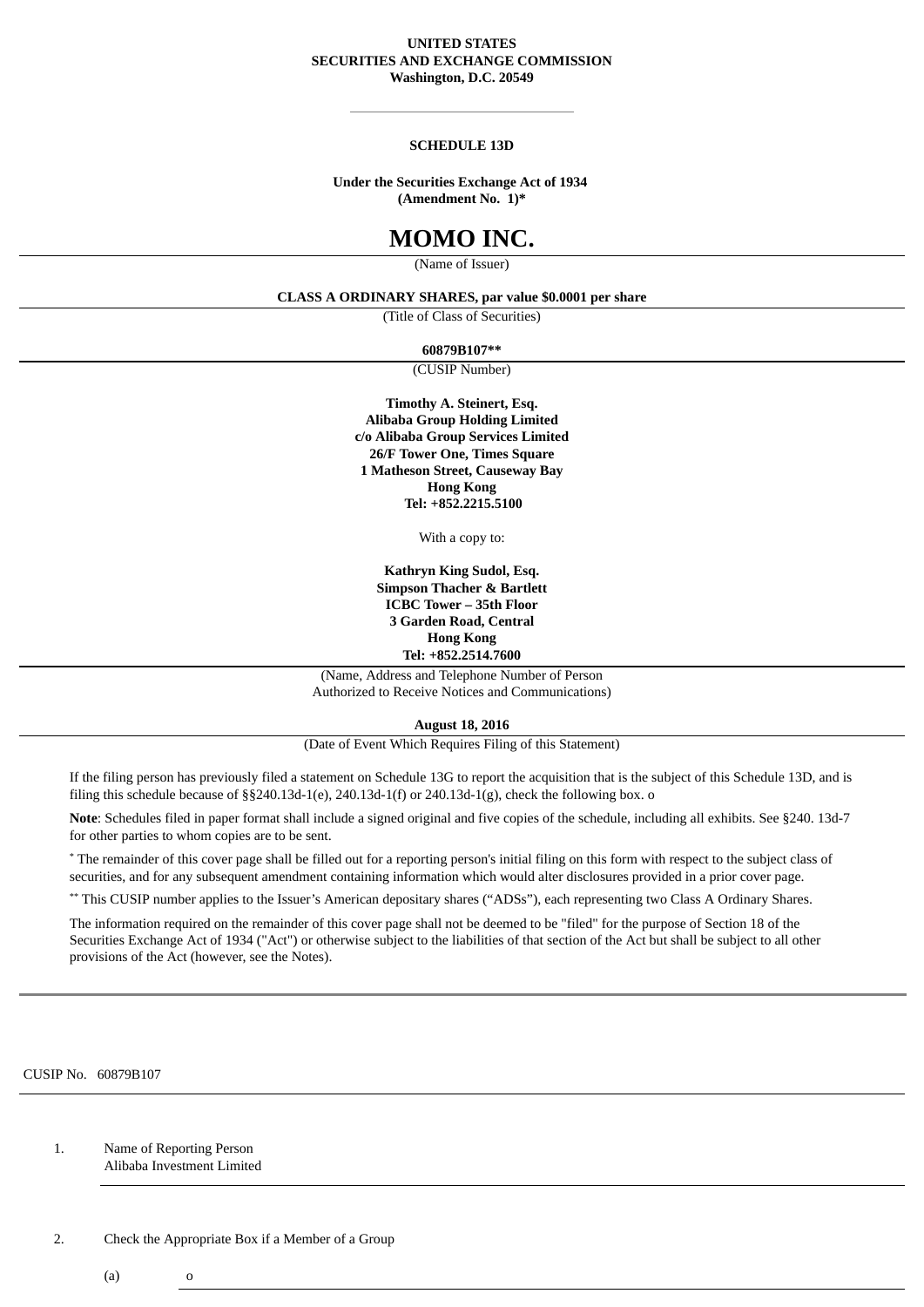|                                              | (b)                                                                                                                                                                                                                                                                 | $\mathbf X$                                                      |  |
|----------------------------------------------|---------------------------------------------------------------------------------------------------------------------------------------------------------------------------------------------------------------------------------------------------------------------|------------------------------------------------------------------|--|
| 3.                                           |                                                                                                                                                                                                                                                                     |                                                                  |  |
|                                              | <b>SEC Use Only</b>                                                                                                                                                                                                                                                 |                                                                  |  |
| 4.                                           | Source of Funds<br>Not applicable                                                                                                                                                                                                                                   |                                                                  |  |
| 5.                                           | Check if Disclosure of Legal Proceedings Is Required Pursuant to Items 2(d) or 2(e) o                                                                                                                                                                               |                                                                  |  |
| 6.                                           | Citizenship or Place of Organization<br><b>British Virgin Islands</b>                                                                                                                                                                                               |                                                                  |  |
|                                              | 7.                                                                                                                                                                                                                                                                  | Sole Voting Power<br>77,749,140 Class A Ordinary Shares (1)      |  |
| Number of<br><b>Shares</b><br>Beneficially   | 8.                                                                                                                                                                                                                                                                  | <b>Shared Voting Power</b><br>0                                  |  |
| Owned by<br>Each<br>Reporting<br>Person With | 9.                                                                                                                                                                                                                                                                  | Sole Dispositive Power<br>77,749,140 Class A Ordinary Shares (1) |  |
|                                              | 10.                                                                                                                                                                                                                                                                 | <b>Shared Dispositive Power</b><br>$\boldsymbol{0}$              |  |
| 11.                                          | Aggregate Amount Beneficially Owned by Each Reporting Person<br>77,749,140 Class A Ordinary Shares (1)                                                                                                                                                              |                                                                  |  |
| 12.                                          | Check if the Aggregate Amount in Row (11) Excludes Certain Shares o                                                                                                                                                                                                 |                                                                  |  |
| 13.                                          | Percent of Class Represented by Amount in Row (11)<br>27.0% of Class A Ordinary Shares issued and outstanding (2) (representing 6.2% of the voting power of the total issued and outstanding Ordinary<br>Shares (including Class A and Class B Ordinary Shares) (3) |                                                                  |  |
| 14.                                          | Type of Reporting Person<br>CO                                                                                                                                                                                                                                      |                                                                  |  |

<sup>(2)</sup> Based on an aggregate of 385,307,903 Ordinary Shares (including Class A and Class B Ordinary Shares) issued and outstanding as of June 30, 2016, as disclosed in the Issuer's current report on Form 6-K filed with the Securities and Exchange Commission on August 17, 2016, including 96,886,370 Class B Ordinary Shares issued and outstanding, as disclosed in the Schedule 13D filed by Gallant Future Holdings Limited, among other persons, with the Securities and Exchange Commission on April 6, 2016.

<sup>(3)</sup> Each Class B Ordinary Share is entitled to 10 votes per share, and each Class A Ordinary Share is entitled to one vote per share.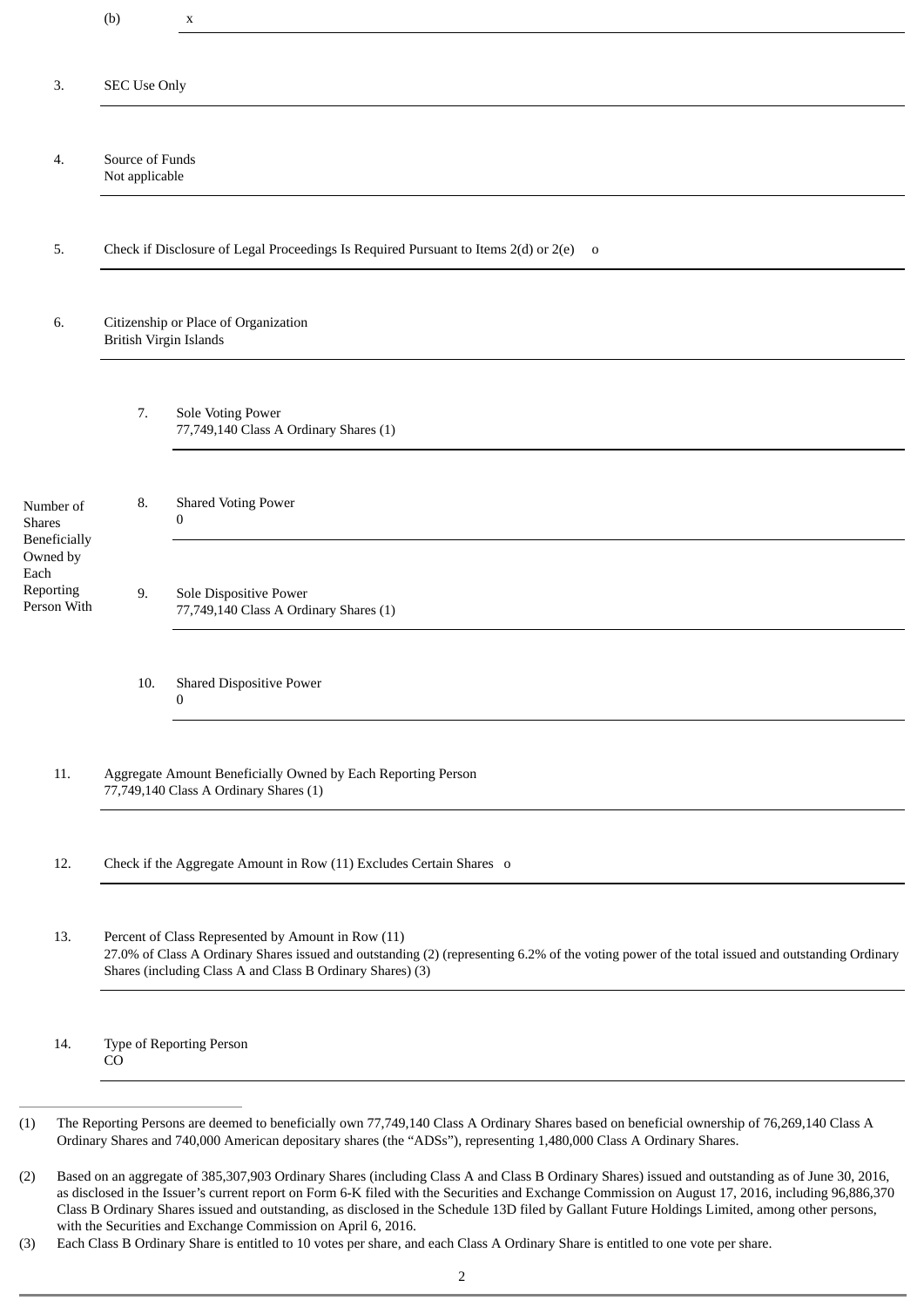1. Name of Reporting Person Alibaba Group Holding Limited

| Check the Appropriate Box if a Member of a Group<br>2.                                                          |                                                                     |  |  |
|-----------------------------------------------------------------------------------------------------------------|---------------------------------------------------------------------|--|--|
| (a)<br>$\mathbf 0$                                                                                              |                                                                     |  |  |
| (b)<br>$\mathbf X$                                                                                              |                                                                     |  |  |
|                                                                                                                 |                                                                     |  |  |
| SEC Use Only<br>3.                                                                                              |                                                                     |  |  |
|                                                                                                                 |                                                                     |  |  |
| Source of Funds<br>4.<br>Not applicable                                                                         |                                                                     |  |  |
|                                                                                                                 |                                                                     |  |  |
| Check if Disclosure of Legal Proceedings Is Required Pursuant to Items 2(d) or 2(e) o<br>5.                     |                                                                     |  |  |
|                                                                                                                 |                                                                     |  |  |
| 6.                                                                                                              |                                                                     |  |  |
| Cayman Islands                                                                                                  | Citizenship or Place of Organization                                |  |  |
|                                                                                                                 |                                                                     |  |  |
| 7.<br>Sole Voting Power<br>77,749,140 Class A Ordinary Shares (1)                                               |                                                                     |  |  |
|                                                                                                                 |                                                                     |  |  |
| <b>Shared Voting Power</b><br>8.<br>Number of                                                                   |                                                                     |  |  |
| 0<br><b>Shares</b><br>Beneficially                                                                              |                                                                     |  |  |
| Owned by<br>Each                                                                                                |                                                                     |  |  |
| Reporting<br>9.<br>Sole Dispositive Power<br>Person With<br>77,749,140 Class A Ordinary Shares (1)              |                                                                     |  |  |
|                                                                                                                 |                                                                     |  |  |
| Shared Dispositive Power<br>10.                                                                                 |                                                                     |  |  |
| $\bf{0}$                                                                                                        |                                                                     |  |  |
|                                                                                                                 |                                                                     |  |  |
| $11.$<br>Aggregate Amount Beneficially Owned by Each Reporting Person<br>77,749,140 Class A Ordinary Shares (1) |                                                                     |  |  |
|                                                                                                                 |                                                                     |  |  |
| 12.                                                                                                             |                                                                     |  |  |
|                                                                                                                 | Check if the Aggregate Amount in Row (11) Excludes Certain Shares o |  |  |
| Percent of Class Represented by Amount in Row (11)<br>13.                                                       |                                                                     |  |  |

27.0% of Class A Ordinary Shares issued and outstanding (2) (representing 6.2% of the voting power of the total issued and outstanding Ordinary Shares (including Class A and Class B Ordinary Shares) (3)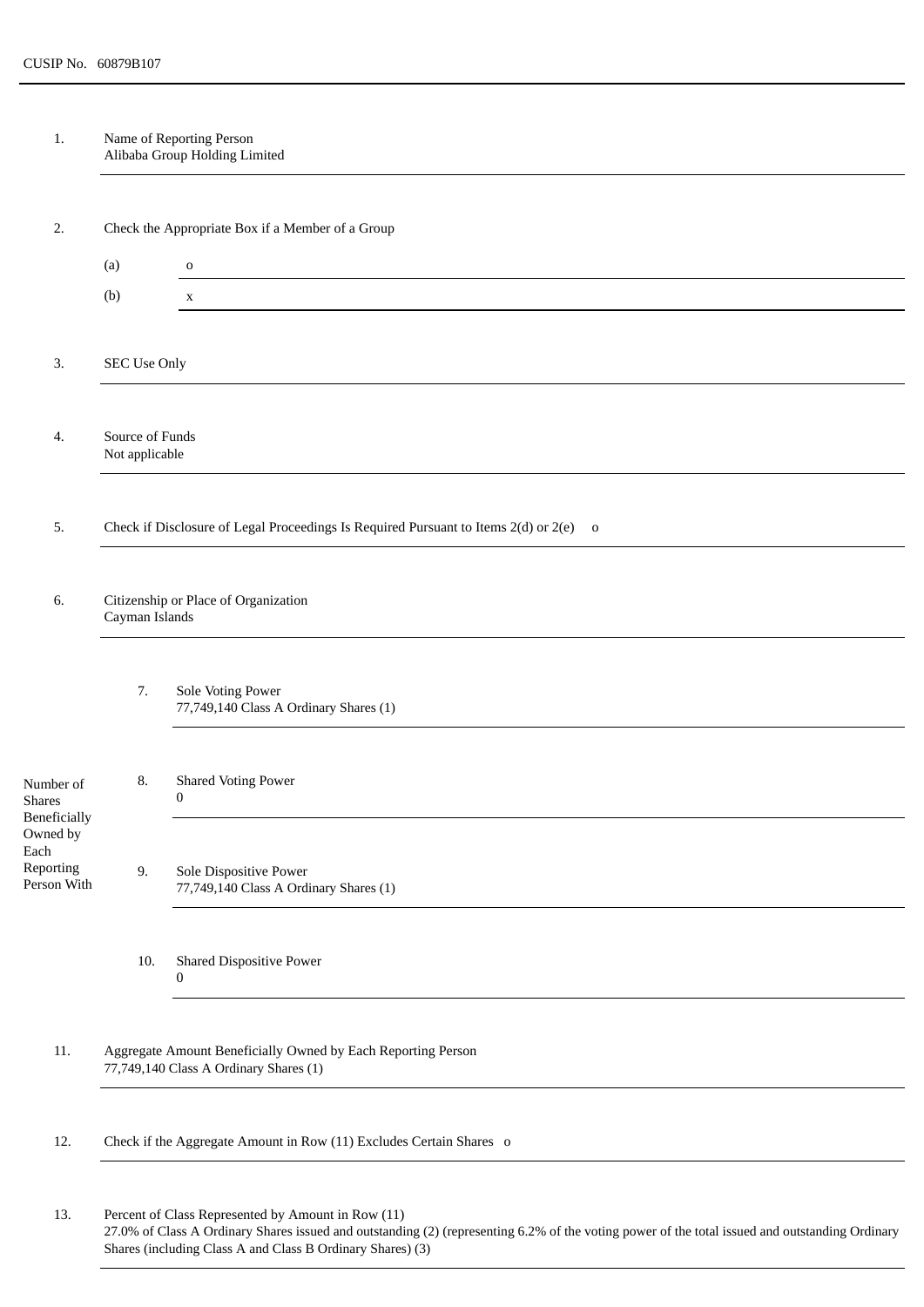# 14. Type of Reporting Person CO

- (1) The Reporting Persons are deemed to beneficially own 77,749,140 Class A Ordinary Shares based on beneficial ownership of 76,269,140 Class A Ordinary Shares and 740,000 American depositary shares (the "ADSs"), representing 1,480,000 Class A Ordinary Shares.
- (2) Based on an aggregate of 385,307,903 Ordinary Shares (including Class A and Class B Ordinary Shares) issued and outstanding as of June 30, 2016, as disclosed in the Issuer's current report on Form 6-K filed with the Securities and Exchange Commission on August 17, 2016, including 96,886,370 Class B Ordinary Shares issued and outstanding, as disclosed in the Schedule 13D filed by Gallant Future Holdings Limited, among other persons, with the Securities and Exchange Commission on April 6, 2016.
- (3) Each Class B Ordinary Share is entitled to 10 votes per share, and each Class A Ordinary Share is entitled to one vote per share.

#### 3

# **Introductory Note**

This Amendment No. 1 to Schedule 13D (this "Amendment No. 1") hereby amends and supplements the statement on Schedule 13D filed with the U.S. Securities and Exchange Commission on April 7, 2016 (the "Original Schedule 13D") on behalf of the Reporting Persons, with respect to the Class A Ordinary Shares of Momo Inc., a Cayman Islands company (the "Issuer"), including certain Class A Ordinary Shares represented by ADSs. Except as amended or supplemented herein, the information set forth in the Original Schedule 13D remains unchanged, and capitalized terms used but not defined herein have the meanings assigned thereto in the Original Schedule 13D. The agreement among the Reporting Persons relating to the joint filing of this Amendment No. 1 is incorporated hereto as Exhibit 99.1.

# **Item 2. Identity and Background**

Schedules A-1 and A-2 of the Original Schedule 13D are hereby amended and replaced in their entirety by Schedules A-1 and A-2 hereof.

# **Item 3. Source and Amount of Funds or Other Consideration**

Item 3 of the Original Schedule 13D is hereby amended and supplemented by adding the following at the end thereof:

As described in Item 4 below, pursuant to the Proposal Withdrawal Notice (as defined in Item 4 below) and the Termination Agreement (as defined in Item 4 below), on August 18, 2016, the Buyer Group withdrew the Proposal and terminated the Consortium Agreement, as amended by the Amendment to the Consortium Agreement and supplemented by the AIL Adherence Agreement and Yunfeng Adherence Agreement (the "Amended Consortium Agreement").

# **Item 4. Purpose of Transaction**

Item 4 of the Original Schedule 13D is hereby amended and supplemented by adding the following at the end thereof:

On August 18, 2016, the Buyer Group delivered a notice (the "Proposal Withdrawal Notice") to the Special Committee of the Board of Directors of the Issuer which notified the Issuer that the Buyer Group was withdrawing the Proposal and terminating any further discussion with the Issuer regarding the Proposal, with immediate effect.

On August 18, 2016, each of the members of the Buyer Group entered into a Termination Agreement dated as of August 18, 2016 (the "Termination Agreement") pursuant to which the Buyer Group terminated the Amended Consortium Agreement.

The descriptions of the Proposal Withdrawal Notice and the Termination Agreement in this Item 4 are qualified in their entirety by reference to the complete text of the Proposal Withdrawal Notice and the Termination Agreement, which have been filed as Exhibit 99.2 and Exhibit 99.3, respectively, to this Amendment No. 1 and are incorporated by reference in their entirety into this Item 4.

4

#### **Item 5. Interests in Securities of the Issuer**

Item 5 of the Original Schedule 13D is hereby amended by replacing the first paragraph of Item 5(a) and (b) thereof in its entirety as follows:

(a)-(b) The responses of each Reporting Person to Rows (7) through (13) of the cover pages of this Amendment No. 1 are hereby incorporated by reference in this Item 5. The percentage of the class of securities identified pursuant to Item 1 beneficially owned by each Reporting Person is based on an aggregate of 385,307,903 Ordinary Shares (including Class A and Class B Ordinary Shares) issued and outstanding as of June 30, 2106, as disclosed in the Company's current report on Form 6-K filed with the Securities and Exchange Commission on August 17, 2016, including 96,886,370 Class B Ordinary Shares issued and outstanding, as disclosed in the Schedule 13D filed by Gallant Future Holdings Limited, among other persons, with the Securities and Exchange Commission on July 6, 2015. Each Class B Ordinary Share is entitled to 10 votes per share, and each Class A Ordinary Share is entitled to one vote per share.

# **Item 6. Contracts, Arrangements, Understandings or Relationships with Respect to Securities of the Issuer**

Item 6 of the Original Schedule 13D is hereby amended and supplemented by adding the following at the end thereof: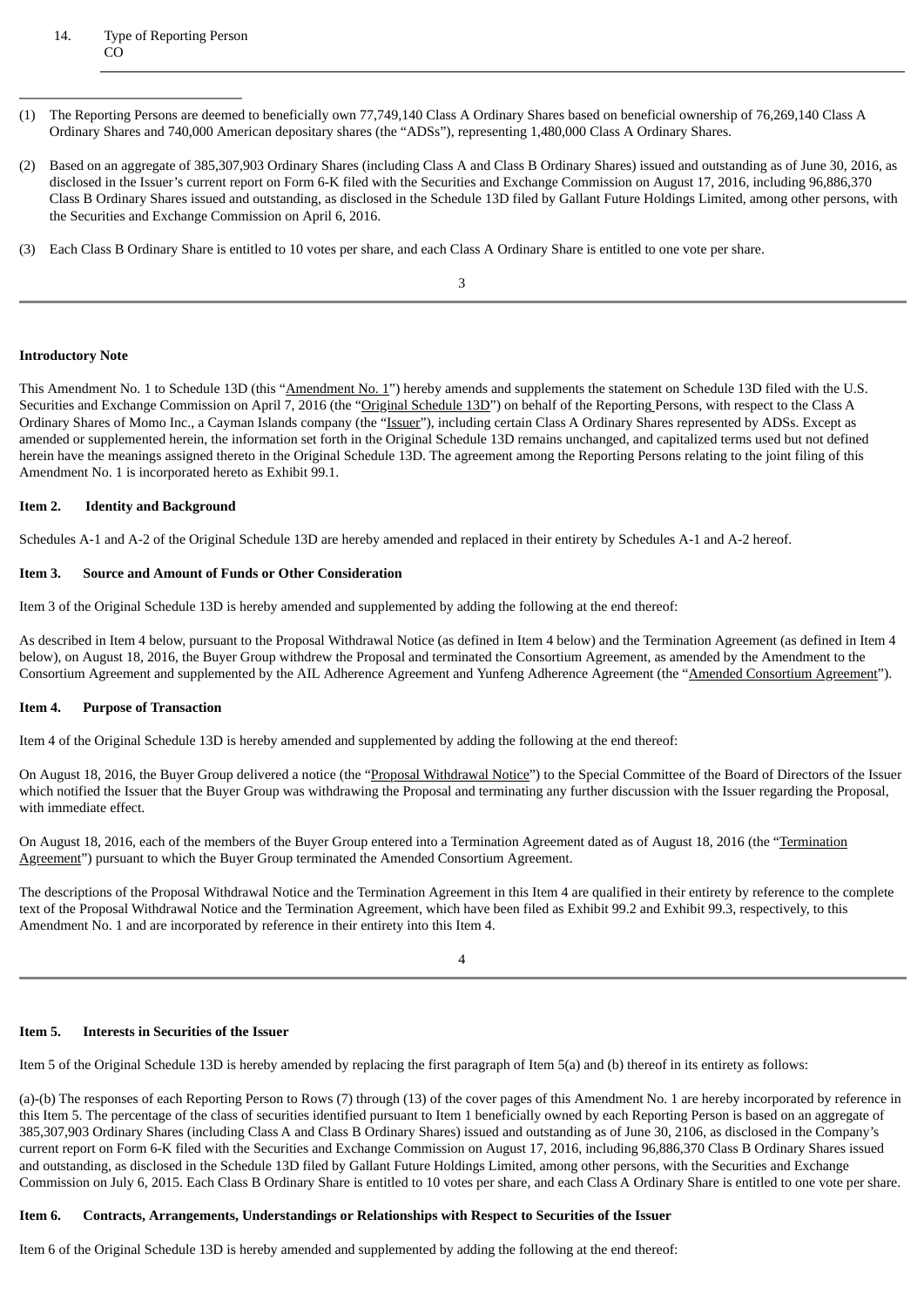The Proposal Withdrawal Notice and the Termination Agreement, which have been filed as Exhibit 99.2 and Exhibit 99.3, respectively, to this Amendment No. 1, are hereby incorporated by reference in their entirety into this Item 6.

#### **Item 7. Material to Be Filed as Exhibits**

| Exhibit | <b>Description</b>                                                                                                                                                                                                                                                                                                                            |  |
|---------|-----------------------------------------------------------------------------------------------------------------------------------------------------------------------------------------------------------------------------------------------------------------------------------------------------------------------------------------------|--|
| 99.1    | Joint Filing Agreement, dated April 7, 2016, by and between the Reporting Persons.*                                                                                                                                                                                                                                                           |  |
| 99.2    | Proposal Withdrawal Notice, dated August 18, 2016, addressed to the Special Committee of the Board of Directors of Momo Inc. by<br>Mr. Yan Tang, Matrix Partners China II Hong Kong Limited, Sequoia Capital China Investment Management L.P., Huatai Ruilian Fund<br>Management Co., Ltd., Alibaba Investment Limited and Rich Moon Limited. |  |
| 99.3    | Termination Agreement, dated as of August 18, 2016, by and among Mr. Yan Tang, Matrix Partners China II Hong Kong Limited,<br>Sequoia Capital China Investment Management L.P., Huatai Ruilian Fund Management Co., Ltd., Alibaba Investment Limited and Rich<br>Moon Limited.                                                                |  |

\*Previously filed on April 7, 2016.

5

# **SIGNATURES**

After reasonable inquiry and to the best of each of the undersigned's knowledge and belief, each of the undersigned, severally and not jointly, certifies that the information set forth in this statement is true, complete and correct.

Dated: August 19, 2016

# ALIBABA INVESTMENT LIMITED

By: /s/ Timothy A. Steinert

Name: Timothy A. Steinert Title: Director

# ALIBABA GROUP HOLDING LIMITED

By: /s/ Timothy A. Steinert Name: Timothy A. Steinert Title: Authorized Signatory

6

#### **SCHEDULE A-1**

#### **Directors and Executive Officers of Alibaba Investment Limited**

The following table sets forth the names and present principal occupation of each director of Alibaba Investment Limited ("AIL"). Unless otherwise noted, the business address for each person listed below is c/o Alibaba Group Services Limited, 26/F, Tower One, Times Square, 1 Matheson Street, Causeway Bay, Hong Kong. AIL does not have any executive officers.

| <b>Present Principal Occupation</b>   |
|---------------------------------------|
| General Counsel and Secretary of AGHL |
|                                       |
| Senior Director of Finance of AGHL    |
|                                       |
| Chief Financial Officer of AGHL       |
|                                       |
|                                       |
|                                       |

# **SCHEDULE A-2**

#### **Directors and Executive Officers of Alibaba Group Holding Limited**

The following table sets forth the names, business addresses and present principal occupation of each director and executive officer of AGHL. Unless otherwise noted, the business address for each director listed below is c/o Alibaba Group Services Limited, 26/F, Tower One, Times Square, 1 Matheson Street, Causeway Bay, Hong Kong. Unless otherwise noted, the business address for each executive officer listed below is 969 West Wen Yi Road, Yu Hang District, Hangzhou 310013, People's Republic of China.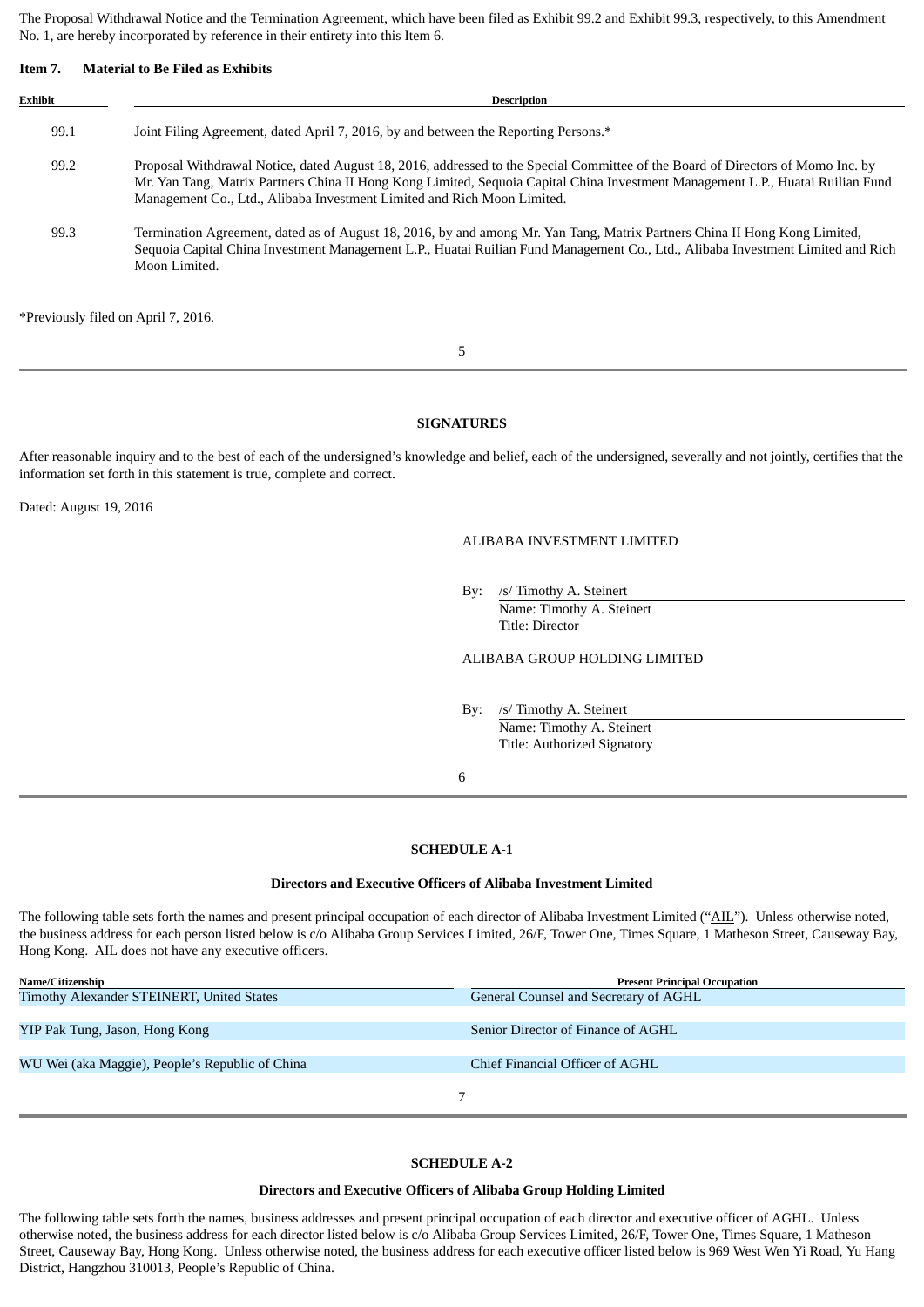| Name/Citizenship                                                                                                                                                 | <b>Present Principal Occupation</b>                                                                                                                             |
|------------------------------------------------------------------------------------------------------------------------------------------------------------------|-----------------------------------------------------------------------------------------------------------------------------------------------------------------|
| Jack Yun MA, People's Republic of China<br>969 West Wen Yi Road,<br>Yu Hang District, Hangzhou 310013<br>People's Republic of China                              | <b>Executive Chairman of AGHL</b>                                                                                                                               |
| Joseph C. TSAI, Canada                                                                                                                                           | <b>Executive Vice Chairman of AGHL</b>                                                                                                                          |
| Jonathan Zhaoxi LU, People's Republic of China<br>969 West Wen Yi Road,<br>Yu Hang District, Hangzhou 310013<br>People's Republic of China                       | Vice Chairman of AGHL                                                                                                                                           |
| Daniel Yong ZHANG, People's Republic of China<br>969 West Wen Yi Road,<br>Yu Hang District, Hangzhou 310013<br>People's Republic of China                        | Director and Chief Executive Officer of AGHL                                                                                                                    |
| J. Michael EVANS, Canada                                                                                                                                         | Director and President of AGHL                                                                                                                                  |
| Masayoshi SON, Japan<br>c/o SOFTBANK CORP.<br>1-9-1 Higashi-shimbashi<br>Minato-ku, Tokyo, 105-7303<br>Japan                                                     | Director of AGHL; Chairman and Chief Executive Officer of SoftBank<br>Group Corp.                                                                               |
| Chee Hwa TUNG, Hong Kong                                                                                                                                         | Independent Director of AGHL; Vice Chairman of the Twelfth National<br>Committee of the Chinese People's Political Consultative Conference of the<br><b>PRC</b> |
| Walter Teh Ming KWAUK, Canada                                                                                                                                    | Independent Director of AGHL; Senior Consultant of Motorola Solutions<br>(China) Co., Ltd.                                                                      |
| Jerry YANG, United States                                                                                                                                        | Independent Director of AGHL; Founding Partner of AME Cloud Ventures                                                                                            |
| Börje E. EKHOLM, United States and Switzerland                                                                                                                   | Independent Director of AGHL; Head of Patricia Industries Division of<br><b>Investor AB</b>                                                                     |
| Wan Ling Martello, United States                                                                                                                                 | Independent Director of AGHL; Executive Vice President of Nestlé S.A.                                                                                           |
| WU Maggie Wei, People's Republic of China<br>c/o Alibaba Group Services Limited,<br>26/F, Tower One, Times Square,<br>1 Matheson Street, Causeway Bay, Hong Kong | Chief Financial Officer of AGHL                                                                                                                                 |
| Jane Fang JIANG, People's Republic of China                                                                                                                      | Chief People Officer of AGHL                                                                                                                                    |
| Jeff Jianfeng ZHANG, People's Republic of China                                                                                                                  | Chief Technology Officer of AGHL                                                                                                                                |
| Zhenfei LIU, People's Republic of China                                                                                                                          | Chief Risk Officer of AGHL                                                                                                                                      |
| Trudy Shan DAI, People's Republic of China                                                                                                                       | Chief Customer Officer of AGHL                                                                                                                                  |
| Timothy Alexander STEINERT, United States<br>c/o Alibaba Group Services Limited,<br>26/F, Tower One, Times Square,<br>1 Matheson Street, Causeway Bay, Hong Kong | General Counsel and Secretary of AGHL                                                                                                                           |
| Jianhang JIN, People's Republic of China                                                                                                                         | President of AGHL                                                                                                                                               |
| Chris Pen-hung TUNG, Republic of China                                                                                                                           | Chief Marketing Officer of AGHL                                                                                                                                 |
| Yongfu YU, People's Republic of China                                                                                                                            | President of Mobile Internet and Alimama Division of AGHL                                                                                                       |
| Simon Xiaoming HU, People's Republic of China                                                                                                                    | President of Alibaba Cloud Computing Division of AGHL                                                                                                           |
| Sophie Minzhi WU, People's Republic of China                                                                                                                     | President of Wholesale Marketplaces Division of AGHL                                                                                                            |
| Jessie Junfang ZHENG, People's Republic of China                                                                                                                 | Chief Platform Governance Officer and Deputy Chief Financial Officer of<br><b>AGHL</b>                                                                          |
|                                                                                                                                                                  |                                                                                                                                                                 |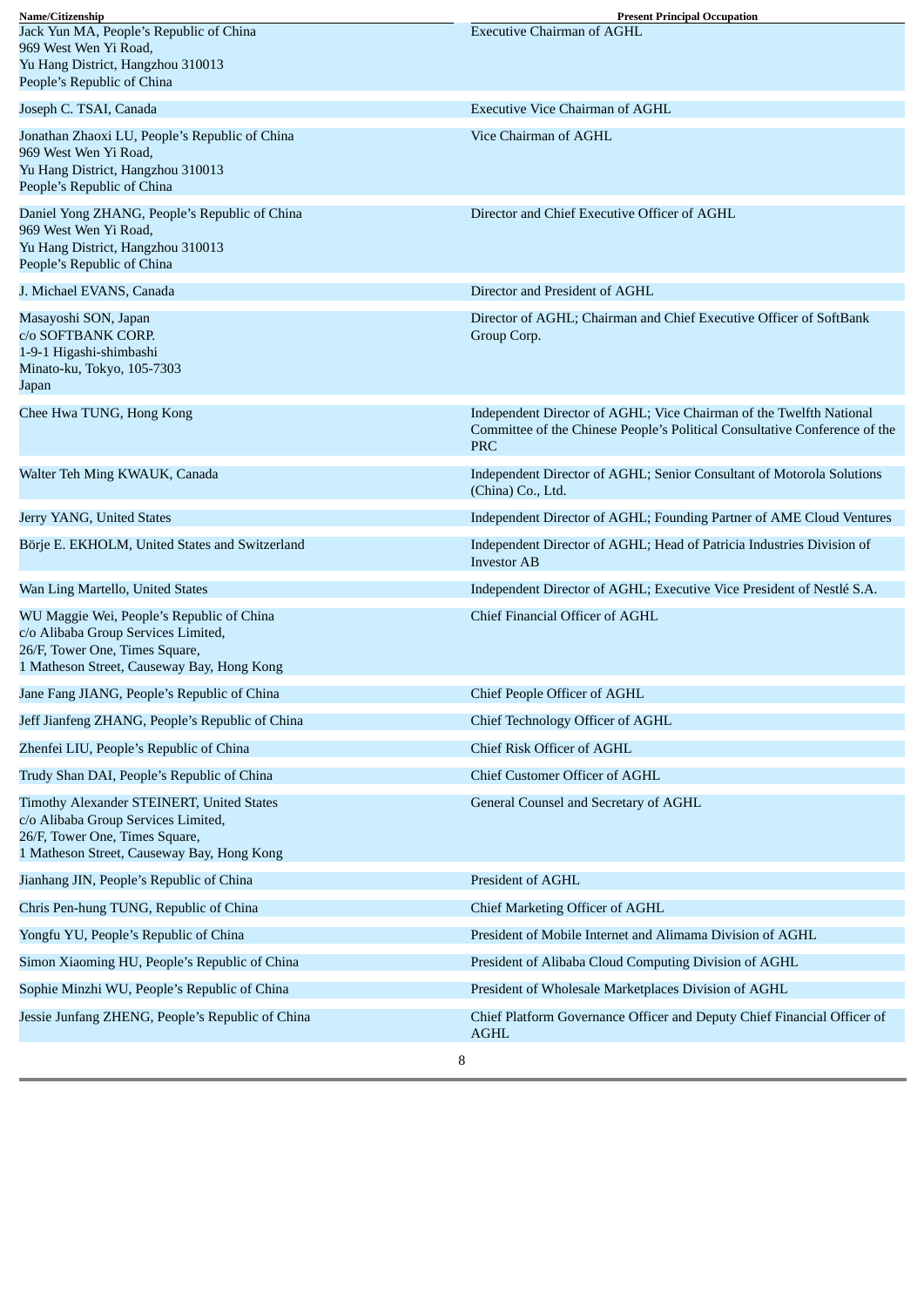# August 18, 2016

Special Committee of the Board of Directors Momo Inc. (the "Company") 20th Floor, Block B Tower 2, Wangjing SOHO No.1 Futongdong Street Chaoyang District, Beijing 100102 People's Republic of China

Dear Sirs:

Reference is made to the letter dated June 23, 2015 from Mr. Yan Tang ("Mr. Tang"), co-founder, chairman and chief executive officer of the Company, Matrix Partners China II Hong Kong Limited ("Matrix"), Sequoia Capital China Investment Management L.P. ("Sequoia") and Huatai Ruilian Fund Management Co., Ltd. ("Huatai Ruilian", and together with Mr. Tang, Matrix and Sequoia, the "Original Buyer Group"), to you setting forth the preliminary non-binding proposal (the "Proposal") to acquire all outstanding ordinary shares (the "Shares") of the Company not owned by the Original Buyer Group in a going-private transaction. Each of Alibaba Investment Limited ("Alibaba") and Rich Moon Limited ("Yunfeng") joined the Original Buyer Group on April 6, 2016. Alibaba, Rich Moon and the Original Buyer Group, collectively, is referred to in this withdrawal notice as the "Buyer Group."

The Buyer Group is hereby withdrawing the Proposal to the Company and will terminate any further discussion with you regarding the Proposal, with immediate effect. Please note that members of the Buyer Group have entered into a termination agreement to terminate the consortium agreement dated July 6, 2015 among members of the Buyer Group, as amended, with immediate effect.

Should you have any questions regarding this withdrawal notice, please do not hesitate to contact Yan Tang at tang.yan@immomo.com at any time.

Sincerely yours,

Yan Tang

/s/ Yan Tang

Matrix Partners China II Hong Kong Limited

| By:    | /s/ Yibo Shao |
|--------|---------------|
| Name:  | Yibo Shao     |
| Title: | Director      |

Sequoia Capital China Investment Management L.P.

| Bv:    | /s/ Nan Peng Shen             |
|--------|-------------------------------|
| Name:  | Nan Peng Shen                 |
| Title: | Founding and Managing Partner |

Huatai Ruilian Fund Management Co., Ltd.

By: /s/ Zhijie Chen Name: Zhijie Chen Title: Authorized Signatory

Alibaba Investment Limited

| By:    | /s/ Timothy A. Steinert     |
|--------|-----------------------------|
| Name:  | Timothy A. Steinert         |
| Title: | <b>Authorized Signatory</b> |

Rich Moon Limited

| By:    | /s/ Huang Xin |
|--------|---------------|
| Name:  | Huang Xin     |
| Title: | Director      |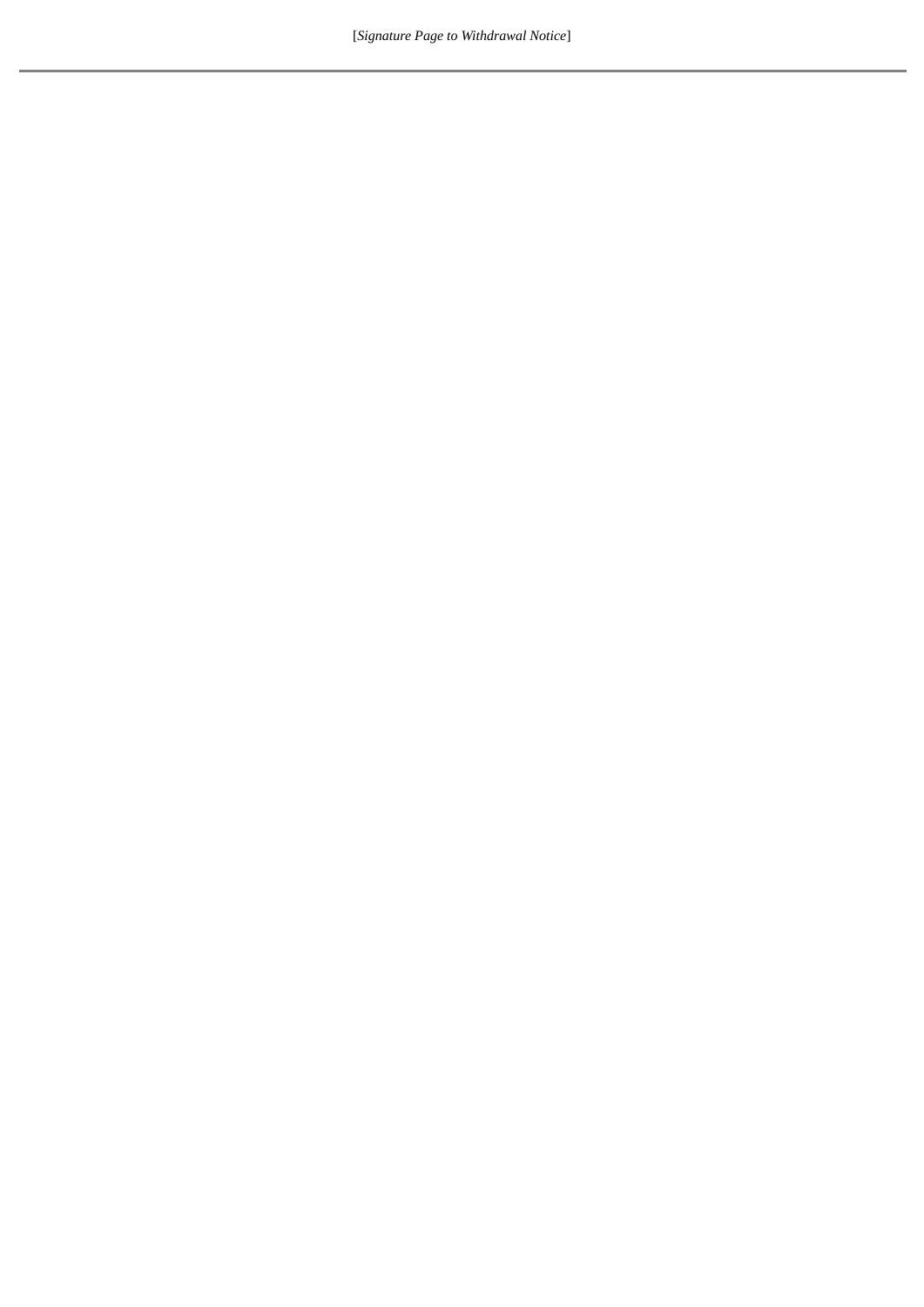# **TERMINATION AGREEMENT**

This TERMINATION AGREEMENT (this "Termination Agreement"), is dated as of August 18, 2016 and is entered into by and among (a) Yan Tang ("Mr. Tang"), (b) Matrix Partners China II Hong Kong Limited, a company incorporated under the laws of Hong Kong ("Matrix"), (c) Sequoia Capital China Investment Management L.P., a company organized and existing under the laws of the People's Republic of China ("Sequoia"), (d) Huatai Ruilian Fund Management Co., Ltd., a company organized and existing under the laws of the People's Republic of China ("Huatai Ruilian"), (e) Alibaba Investment Limited, a limited liability company incorporated under the laws of the British Virgin Islands ("Alibaba"), and (f) Rich Moon Limited, an exempted company with limited liability incorporated under the laws of the Cayman Islands ("Yunfeng"). Each of Mr. Tang, Matrix, Sequoia, Huatai Ruilian, Alibaba and Yunfeng is referred to herein as a "Party" and collectively as the "Parties." Capitalized terms used but not defined herein shall have the meanings ascribed thereto in the Consortium Agreement (as defined below).

# **RECITALS**

WHEREAS, the Parties are parties to that certain Consortium Agreement, dated as of July 6, 2015, as amended on April 5, 2016 (the "Consortium Agreement");

WHEREAS, pursuant to Section 6.01(c) of the Consortium Agreement, the Parties are permitted to terminate the Consortium Agreement at any time upon the mutual written agreement of the Parties; and

WHEREAS, the Parties desire to terminate the Consortium Agreement in its entirety on the date hereof.

NOW, THEREFORE, the Parties agree as follows:

1. Termination of the Consortium Agreement. Subject to Section 6.02(b) of the Consortium Agreement, the Consortium Agreement is hereby unconditionally and irrevocably terminated in its entirety (and notwithstanding Section 6.02(b) of the Consortium Agreement, including Article V (*Exclusivity*) thereof) pursuant to Section 6.01(c) of the Consortium Agreement and is of no further force or effect, effective as of the date of this Agreement. The Parties hereby agree and acknowledge that no breach of the Consortium Agreement by any Party occurred prior to the date of this Agreement.

Governing Law. This Termination Agreement and all matters arising out of or relating to this Termination Agreement shall be governed by and construed in accordance with the substantive laws of the Hong Kong Special Administrative Region, without reference to conflict of laws principles.

3. No Modification. No provision in this Termination Agreement can be waived, modified or amended except by written consent of the Parties.

4. Counterparts; Entire Agreement. This Termination Agreement may be signed and delivered by facsimile or portable document format via electronic mail and in one or more counterparts, each of which shall be deemed an original but all of which shall be deemed to constitute a single instrument. This Termination Agreement sets forth the entire agreement

and understanding among the Parties with respect to the subject matter hereof and supersedes all prior agreements, discussions or documents relating thereto.

Successors. This Termination Agreement shall inure to the benefit of, and be binding upon, the Parties and their respective successors and assigns.

[*Signatures to Follow on the Next Page*]

2

IN WITNESS WHEREOF, the Parties hereto have executed this Termination Agreement as of the date and year first written above.

Yan Tang

/s/ Yan Tang

Matrix Partners China II Hong Kong Limited

By: /s/ Yibo Shao Name: Yibo Shao Title: Director

Sequoia Capital China Investment Management L.P.

By: /s/ Nan Peng Shen Name: Nan Peng Shen